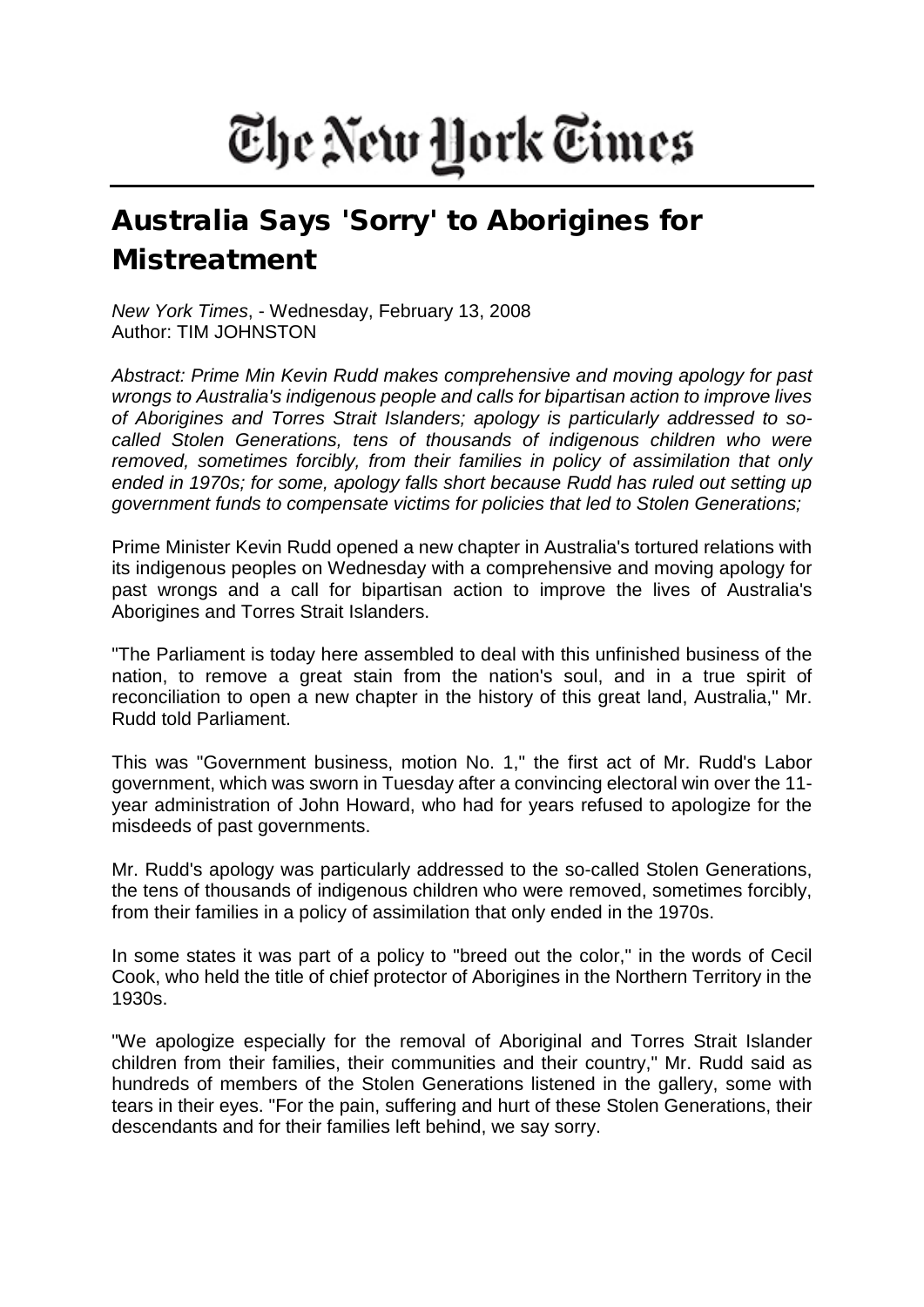"To the mothers and the fathers, the brothers and the sisters, for the breaking up of families and communities, we say sorry. And for the indignity and degradation thus inflicted on a proud people and a proud culture, we say sorry."

The 4-minute apology, and the 20-minute speech that followed, received a standing ovation both inside the chamber and from the hundreds gathered on the grounds of Parliament House in the capital, Canberra.

"I thought it was fantastic," said Kirstie Parker, the managing editor of the influential Aboriginal newspaper The Koori Mail.

She said that it was not just the apology that was important: Mr. Rudd recounted stories of the victims, Ms. Parker noted, bringing the reality of the misdeeds to light and publicly confronting those who deny what happened.

But for some people, Mr. Rudd's apology will not have gone far enough because he has ruled out setting up a government fund to compensate the victims of the policies that led to the Stolen Generations.

"There are many people who are saying that they must back this up with compensation," Ms. Parker said. "I get a distinct feeling among Aboriginal people that they feel that compensation is an absolute possibility, notwithstanding the prime minister's very vehement statement about not considering it."

The Howard government had refused to apologize, partially because it did not feel responsible for the misdeeds of past administrations, but also because it feared that the move could lead to sizable compensation claims.

Last year, a court in South Australia awarded 525,000 Australian dollars to Bruce Trevorrow, who was taken from his mother when he was a baby, for unlawful treatment and false imprisonment.

Mr. Howard's government had been criticized for an intervention in the Northern Territory that curtailed the rights of many indigenous communities, including quarantining half of welfare payments to ensure they were spent on food. Mr. Rudd's government has promised to review the intervention.

Mr. Rudd recognized that the apology itself was symbolic, and he asked the opposition to move beyond partisan politics.

Mr. Rudd suggested a "war cabinet" on indigenous policy led by himself and the opposition leader, Brendan Nelson of the Liberal Party. Mr. Nelson agreed.

And there are deep challenges. Many indigenous Australians live on the margins of society. Aboriginal life expectancy is 17 years shorter than for other Australians, indigenous unemployment runs three times the rate of the country as a whole and the incidence of crime and alcoholism is significantly higher in indigenous communities. Caption: PHOTO: A crowd outside Parliament listened to the apology read by Prime Minister Kevin Rudd to the Aborgines of Australia.